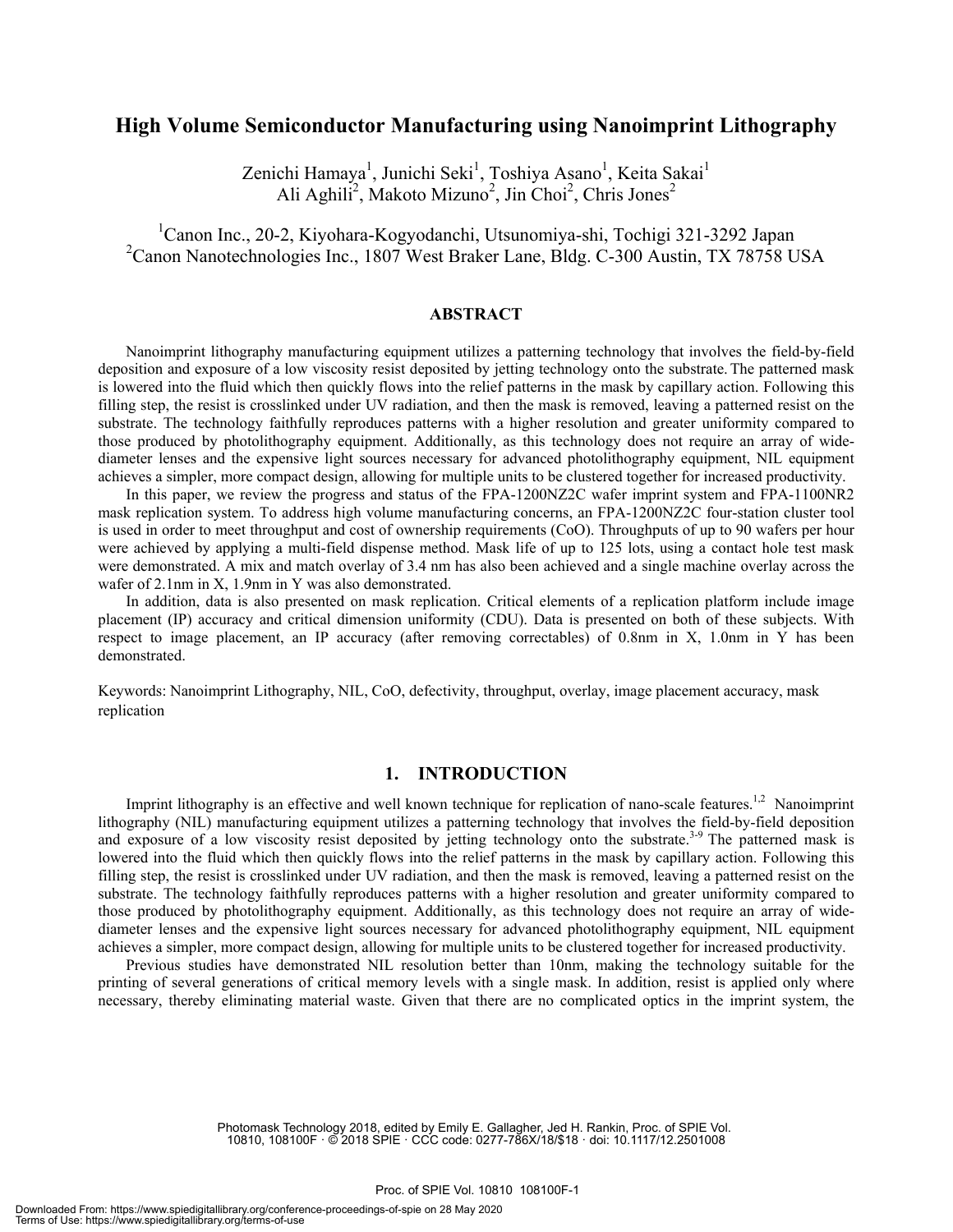reduction in the cost of the tool, when combined with simple single level processing and zero waste leads to a cost model that is very compelling for semiconductor memory applications.

There are many other criteria besides resolution that determine whether a particular technology is ready for manufacturing. With respect to the imprint stepper, both critical dimension uniformity (CDU) and line edge roughness meet the criteria of 2nm. A collaboration partner achieved overlay of 10nm (with a target of 8nm) and defect levels  $\sim$  $5/cm<sup>2</sup>$  across a lot of 25 wafers.<sup>10</sup> Other criteria specific to any lithographic process include throughput, which plays a strong role in determining whether CoO requirements can be met. Recently, Takeishi and Sreenivasan reported that a throughput of 40 wafers per hour was achieved on a four-station imprint tool.<sup>11</sup>

On the mask side, there are stringent criteria for imprint mask defectivity, critical dimension uniformity (CDU), image placement (IP) and imprint defectivity. Semiconductor requirements dictate the need for a well-defined form factor for both master and replica masks which is also compatible with the existing mask infrastructure established for the 6025 semi standard, 6" x 6" x 0.25" photo masks. Complying with this standard provides the necessary tooling needed for mask fabrication processes, cleaning, metrology, and inspection. The master mask blank, which consists of a thin (< 10nm) layer of chromium on the 6" x 6" x 0.25" fused silica was recently reported to have a defectivity of only  $0.04/cm<sup>2</sup>$  as measured by a Lasertec tool with 50 nm sensitivity.<sup>12</sup>

The replica form factor has additional features specific to imprinting such as a pre-patterned mesa. In 2012, an MR-5000 mask replication tool was developed specifically to pattern 6" x 6" x 0.25" replica masks from an e-beam written master. Previous work by Ichimura et al. using this tool, demonstrated that a CDU of less than 1.5nm 3-sigma can be achieved on both the master and replica masks.

As the most aggressive features in advanced memory designs continue to shrink below 15 or 16 nm (towards 1Z nm), the cost of fabricating these devices increases because of the large number of additional deposition, etch and lithographic steps necessary when using immersion lithography.<sup>14</sup> NIL offers a more attractive CoO than competing technologies. Cost benefits can be realized by:

- Enabling direct printing of the features of interest, without the need for multiple patterning techniques.
- Improved mask life that allows a replica mask to be used for more than 2000 wafers.
- By improving the throughput of the NIL tool

In this review paper, we focus on improvements to both the wafer imprint tool (with an emphasis on particle control and mask life) and the mask replication tool.

#### **2. Wafer Nanoimprint Tool**

#### **2.1 Throughput**

There are several parameters that can impact resist filling. Key parameters include resist drop volume (smaller is better), system controls (which address drop spreading after jetting), Design for Imprint or DFI (to accelerate drop spreading) and material engineering (to promote wetting between the resist and underlying adhesion layer). In addition, it is mandatory to maintain fast filling, even for edge field imprinting. Previously, we have demonstrated that it is feasible to fill dense line/space patterns in only one second.

 The resist properties have a large impact on fill time and the engineering of the resist is critical for meeting performance criteria and properties such as surface tension, viscosity and wetting. Surface wetting has a strong influence on fill time. To enhance drop spreading after dispense and achieve a throughput of 80 wafers per hour, a two component resist system is used to create a surface tension gradient to drive resist flow. The approach is similar to Marangoni flow, which is driven by surface tension gradients. For additional details on this process, the reader is referred to the paper by N. Khusnatdinov et al.<sup>15</sup>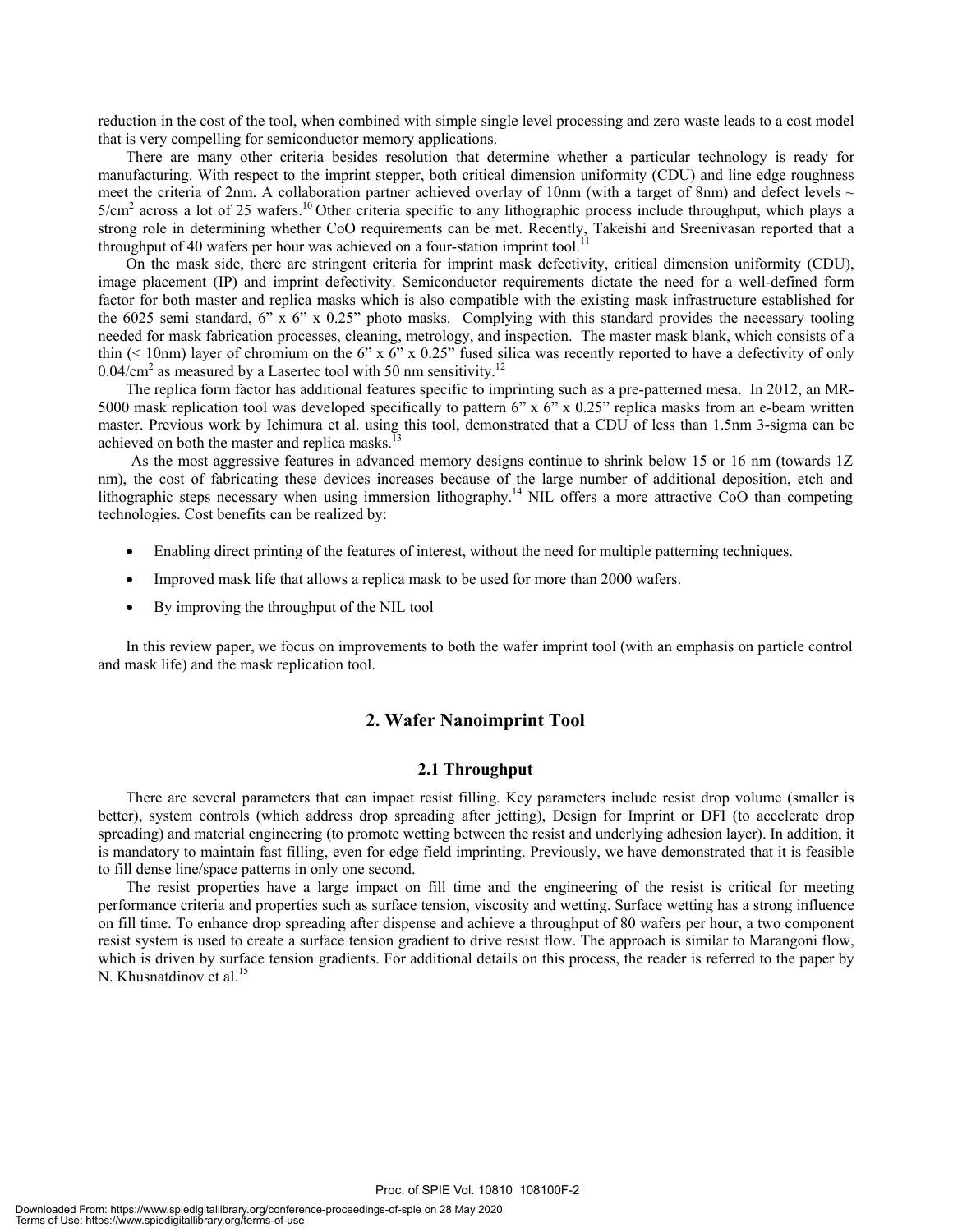To further increase throughput, a multi-field dispense (MFD) method has been developed in which resist is jetted onto several fields in order to decrease the overhead resulting from a sequential dispense and imprint process flow. The improvement to 90 wafers per hour is shown in a graph of throughput (for a four-station cluster tool) as a function of year. The next target is > 100 wafers per hour.

# **2.2 Overlay**

The alignment and overlay system consists of various factors, which can be categorized generally as alignment and distortion. Canon uses two key systems to address overlay (Figure 1):

- A through the mask (TTM) align system and a magnification actuator system which applies force through an array of piezo actuators to correct for magnification, skew and trap errors
- A High Order Distortion Control (HODC) system which locally varies the heat within a stepper field on the wafer to correct higher order distortions.

The system has now been used to correct distortion terms up to K30.<sup>16</sup>



## Key Technology for Overlay

Figure 1. Schematic representation of the methodology for addressing overlay with a nanoimprint lithography tool. Key components include the TTM detection system and the HODC system.

As a final test, matched machine overlay (to an ASML ArFi scanner) and single machine overlay measurements (NZ2C to NZ2C) were done to characterize the NZ2C performance. Both tests were done by measuring the overlay of all 84 fields (including partial fields), 12 measurement points per field. The results are shown in Figures 2, respectively. For the MMO case, the average  $+3$  sigma was 3.4nm in both x and y. For the SMO case, the average  $+3$  sigma in x and y was 2.1nm and 1.9nm, respectively.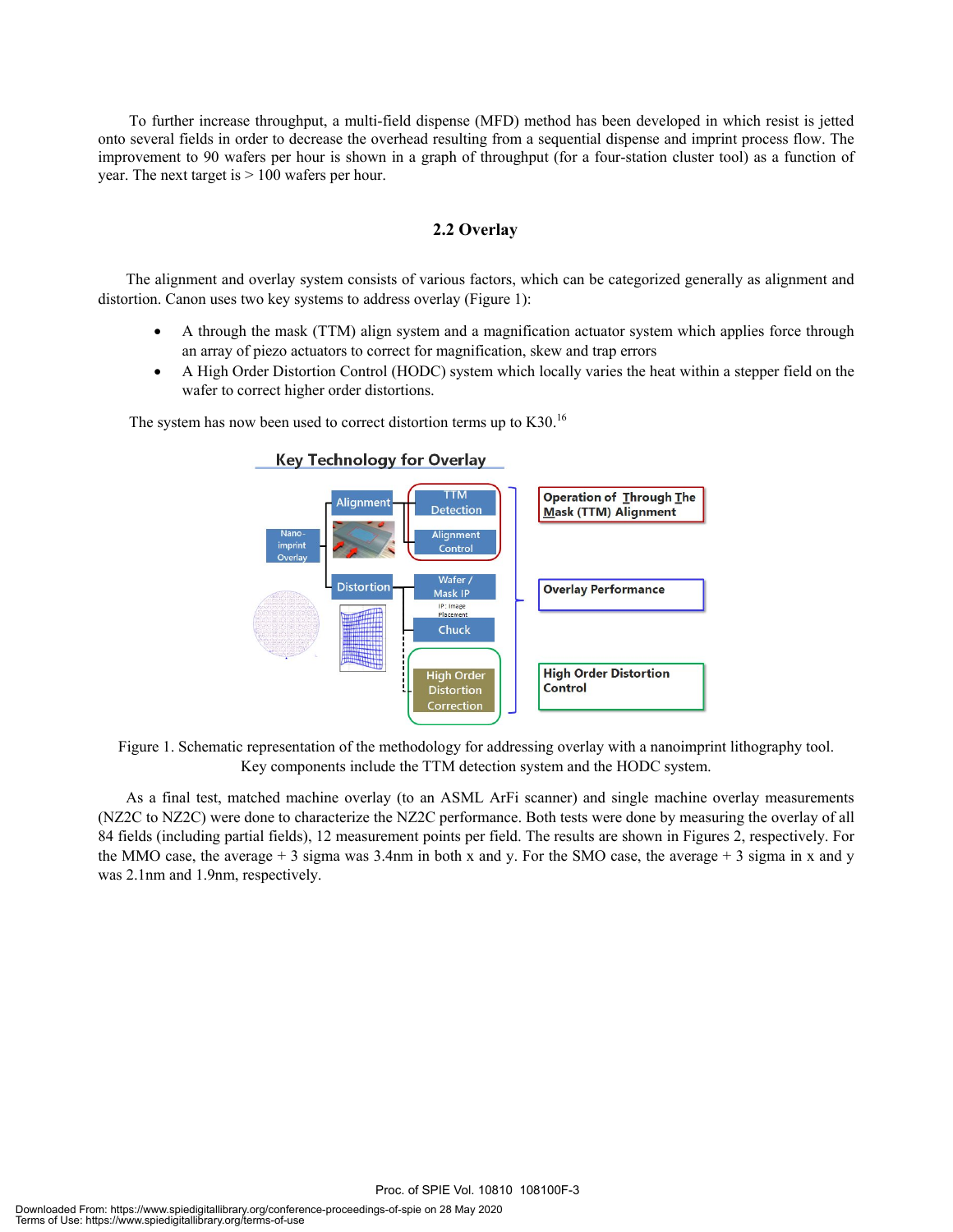

Ideal case without correctable 1st layer wafer image placement by scanner tool Case without correctable 1<sup>st</sup> layer wafer<br>
placement by scanner tool image Placement error<br>
MMO X Y SMO X

| ммо            |     |    |
|----------------|-----|----|
| $3\sigma$ [nm] | 3.4 | 34 |

- Device like Patterned Mask
- NIL to ArF-IML 1st Layer

(a) Matched machine (b) Single machine



Ideal case without NIL correctable and Mask Image Placement error

| <b>SMO</b>     |  |
|----------------|--|
| $3\sigma$ [nm] |  |

- NIL-NIL Test Mask
- NIL to NIL  $1<sup>st</sup>$  Layer after Si etching process

Figure 2. Overlay performance.

# **2.3 Particle Control and Mask Life**

## **2.3.1 Background Information**

Nanoimprint Lithography, like any lithographic approach requires that defect mechanisms be identified and eliminated in order to consistently yield a device. NIL does have defect mechanisms unique to the technology, and they include, liquid phase defects, solid phase defects and particle related defects.

Liquid phase defects can form, as an example, as the result of contamination to the underlying adhesion layer. The result of this contamination is incomplete filling in a small area, and is a type of non-fill defect. This defect type has been addressed in the past by applying the same sort of environmental filtering systems required, for example, for chemically amplified resists.

Solid phase defects can occur during the separation process. Shear forces imparted between the mask and wafer can tear features and potentially leave resist on the imprint mask. Another consequence of shear forces is line collapse and can be observed when the aspect ratio of sub-20nm features starts to grow well beyond 2:1. These defect types have also been overcome by careful attention to system controls during separation and are also no longer considered a priority.

More troublesome are particles that reside and adhere to either the mask or wafer surface. In the past we have described how the inkjet system can add to particle count and how liquid in-line filtrations systems addressed this issue.<sup>17</sup> These particles types were typically soft in nature and could be addressed by mask cleaning. Hard particles generated within the imprint tool are the biggest source of concern. Hard particles run the chance of creating a permanent defect in the mask, which cannot be corrected through a mask cleaning process. In summary,

• Liquid phase defects do not cause mask damage, do not require mask cleaning and can be addressed through environmental controls.

Proc. of SPIE Vol. 10810 108100F-4

Solid phase defects also do not damage the mask, but may require mask cleaning.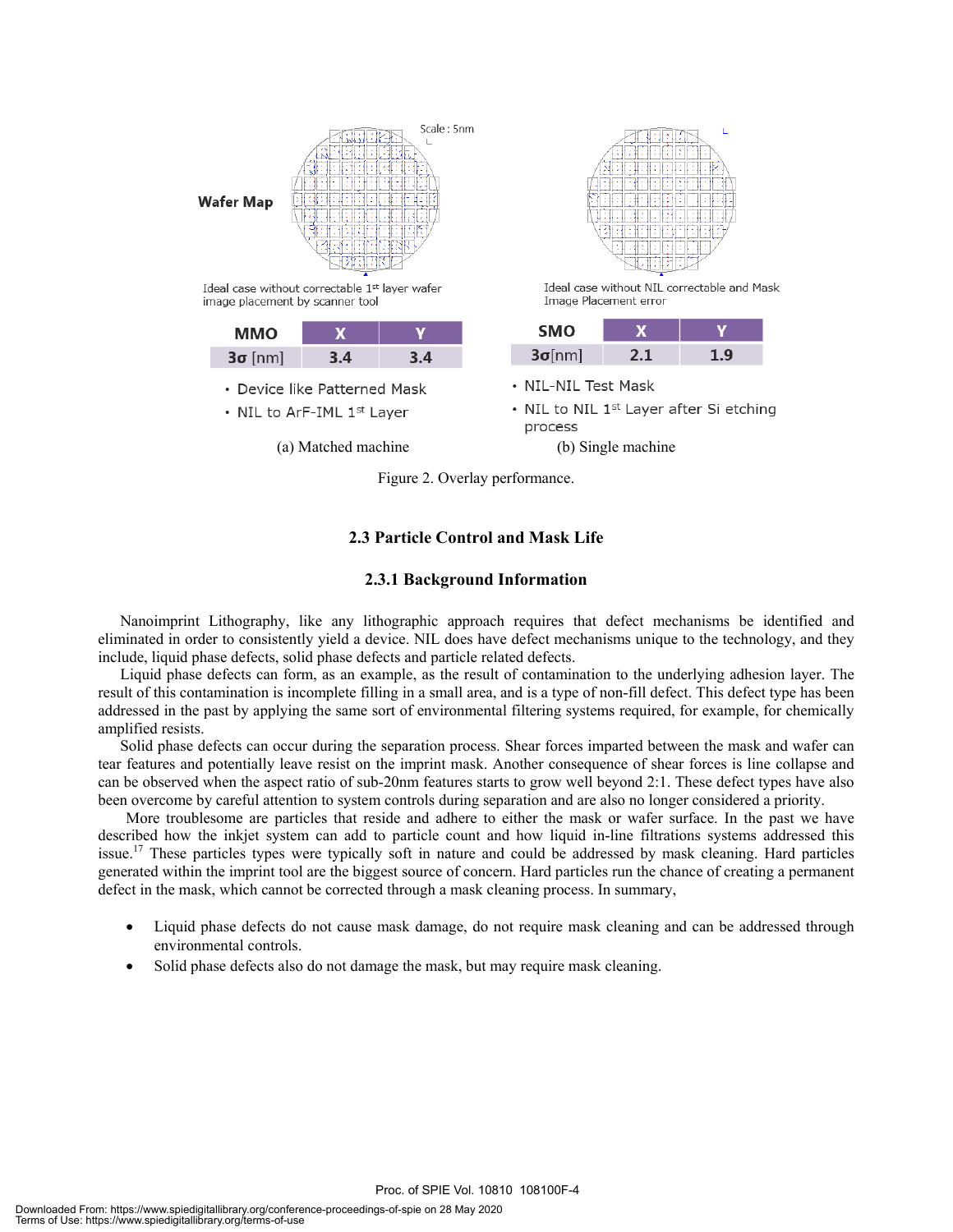• Particles, break down into two categories: soft and hard. Soft defects rarely damage the mask. Hard particles, however impact mask life.

To put this point in perspective, consider that in order to meet the CoO specs, the replica mask life must be sustained for better than 1000 wafers. If we conservatively assume that:

- Every hard particle adds a defect to the mask, and
- The mask defectivity limit from hard particles is 0.1 pieces per square centimeter,

then the number of particle adders per wafer path must be  $< 0.001$ . As a result, if we are to achieve this particle specification, an aggressive strategy is needed to remove particles adders to the wafer and mask. The purpose of this section is to review the measures being taken to reduce and control particles within the imprint tool and understand their impact to both particle adders and to mask life. Finally, we discuss additional methods that can further extend mask life and reduce NIL cost of ownership.

## **2.3.2 Strategy for Particle Mitigation**

There are several countermeasures for particles that can be taken. In the past, countermeasures that have been discussed in detail include <sup>18</sup>

- 1. Particle source control: The minimization of particle generation from particle sources related to materials within the tool and the surface treatment of these materials.
- 2. Air curtain system: The reduction of particles that could potentially find their way onto the mask and wafer. These can be addressed by optimizing the airflow within the tool.

In this paper we examine:

- Particle test tool improvement
- Optimize cleaning and polishing
- In-situ particle removal
- Mask neutralization

By applying these techniques to a nanoimprint lithography system, as shown in Figure 3, it is possible to create an ultra-clean environment that is suitable for the nanoimprint process.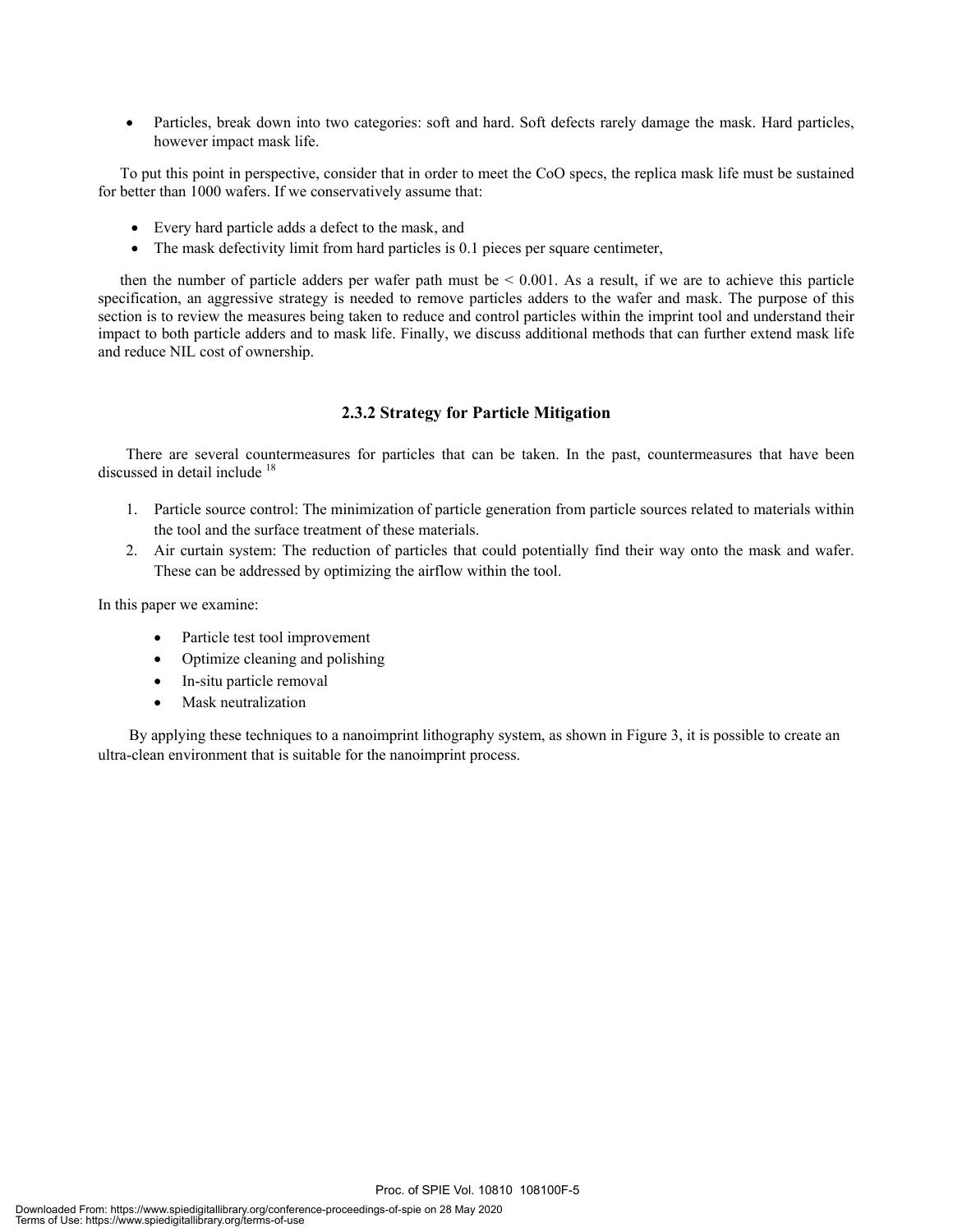

Figure 3. Canon's strategy for particle mitigation

### **2.3.3 Particle test tool improvement**

The first step in improving particle source control required upgrades to the existing particle test tool used to qualify various parts. This test stand has been upgraded with new filtration and polished surfaces in order to reduce the background particles, thereby improving signal to noise the this system. The improvements and resulting data are shown in Figures 4 and 5. The resulting reduction in signal to noise allows more precise particle evaluation.



### **2.3.4 Optimization of cleaning and polishing**

Materials have the potential to generate particles. As an example, gas delivery nozzles within the system often have rough surfaces that allow particles to detach from the surface during the operation of the nozzle. Mechanical and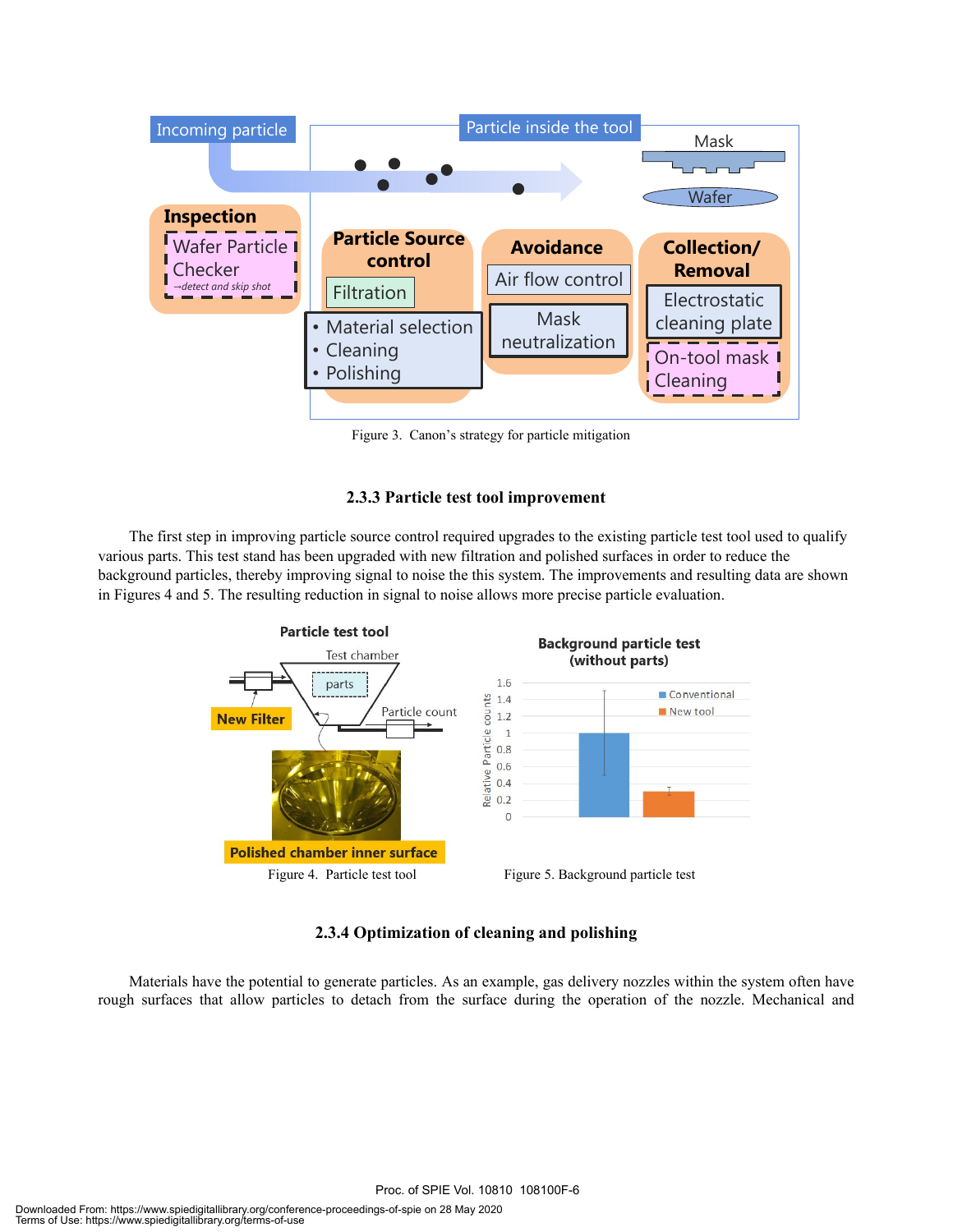chemical polishing can reduce the roughness. In particular, it is important to optimize design, cleaning, polishing and drying before installation. Figure 6 shows the scheme used to minimize particles for these key parts.

To understand the efficacy of the process, we conducted an accelerated test using flow rates larger than the specific flow rate. Airborne particulates generated from key parts surfaces were measured using a TSI AeroTrak® Model 9110 Portable Particle Counter. The results of particle studies are shown below in Figure 7. Airborne particle counts were reduced significantly as a result of the polishing processes. It is clear that mechanical and chemical polishing improves surface quality and has the potential to greatly reduce defectivity.



Figure 6. Scheme for minimizing particle generation Figure 7. Particle evaluation result

### **2.3.5 Mask neutralization**

A second method used to minimize particles on the mask surface works by the application of neutralization schemes. The mask and wafer separation step induces charging of the mask surface. We can take advantage of Paschen's law which describes the breakdown voltage needed to induce a discharge. Breakdown voltage is affected by pressure, which, in turn, is influenced by the mean free path between molecules. Since Noble gases, such as helium and neon have smaller diameters, mean free path is larger. As a result, by introducing helium gas between the mask and wafer as illustrated in Figure 8, we can reduce the electrostatic voltage at the mask surface. Neutralization tests were performed and we were able to reduce the electrostatic voltage by more than a factor of four, as shown in Figure 9.



Figure 8. Introducing Helium gas on separation Figure 9. On tool neutralization test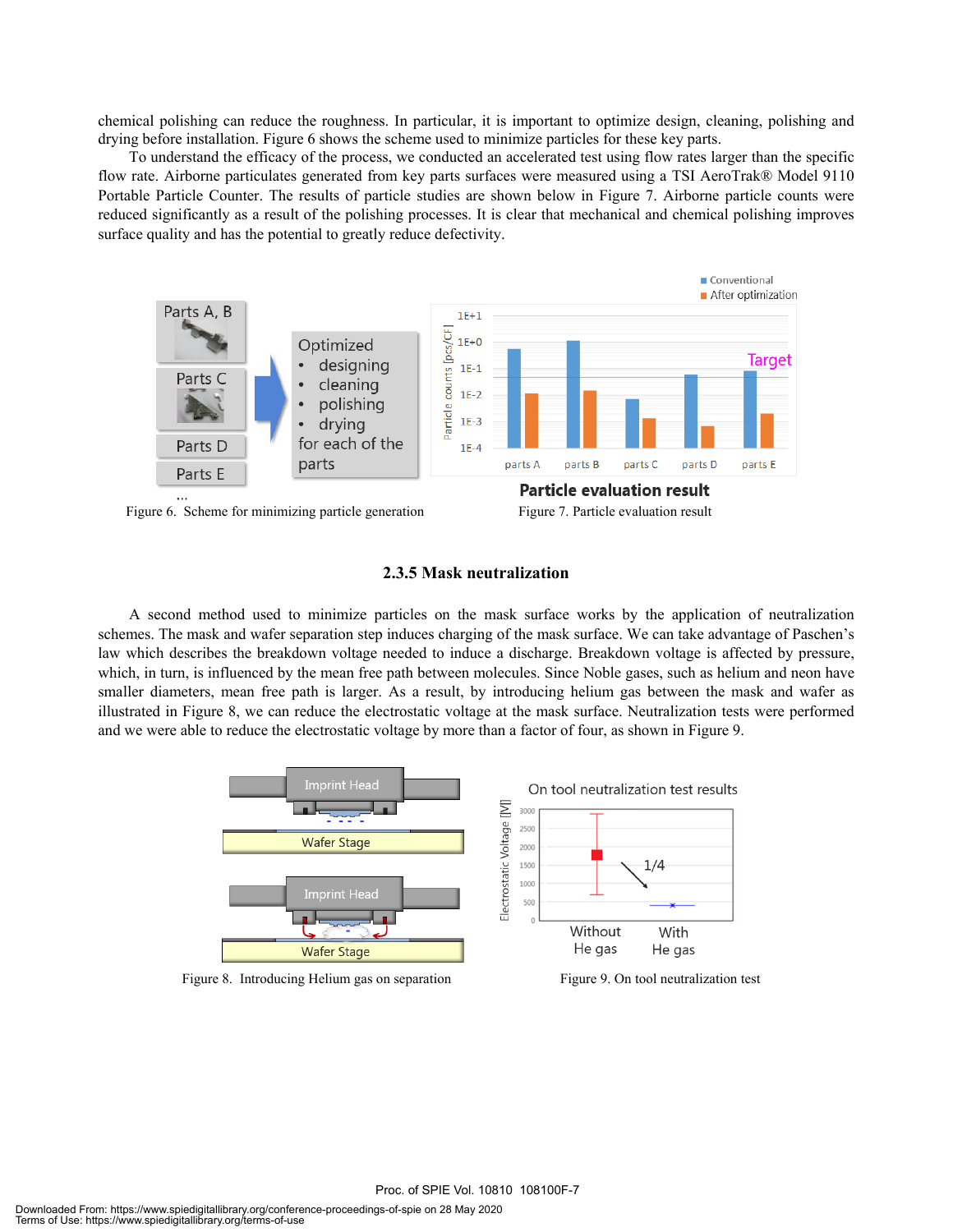#### **2.3.6 In situ particle removal**

The remaining electrostatic charge still can attract particles to the surface of the mask. One method of further reducing the possibility of a particle event is to create a charged environment away from the mask in order to preferentially attract charged particles to the charged environment. An Electrostatic Cleaning Plate (ESCP) has been designed which is placed adjacent to the mask and operated at a voltage greater than the voltage generated on the imprint mask. The ESCP system was initially tested on an off-tool set up as shown in Figure 10a. In the configuration shown, two tests were run. In the first test (Figure 10b), particles were collected on a 100mm wafer over a five minute time period, and measured using a KLA-Tencor SFS6420 Surface Inspection System, with a detection limit of 120nm. Three particles were collected. In the second test (Figure 10c), the plate was set to 1kV. In this case, 25 adders were detected, confirming the efficacy of the ESCP.

As a follow up experiment, the ESCP was applied to an NZ2C nanoimprint tool, and found to be effective in attracting weakly attached particles on the wafer stage as shown in Figure 11.



Figure 10. a. ESCP off-line test b. Particle adder test with no applied voltage c. Particle adder test with 1kV applied voltage



Figure 11. An ESCP was applied to an NZ2C nanoimprint tool and was effective in capturing weakly bound particles after applying a voltage to the plate.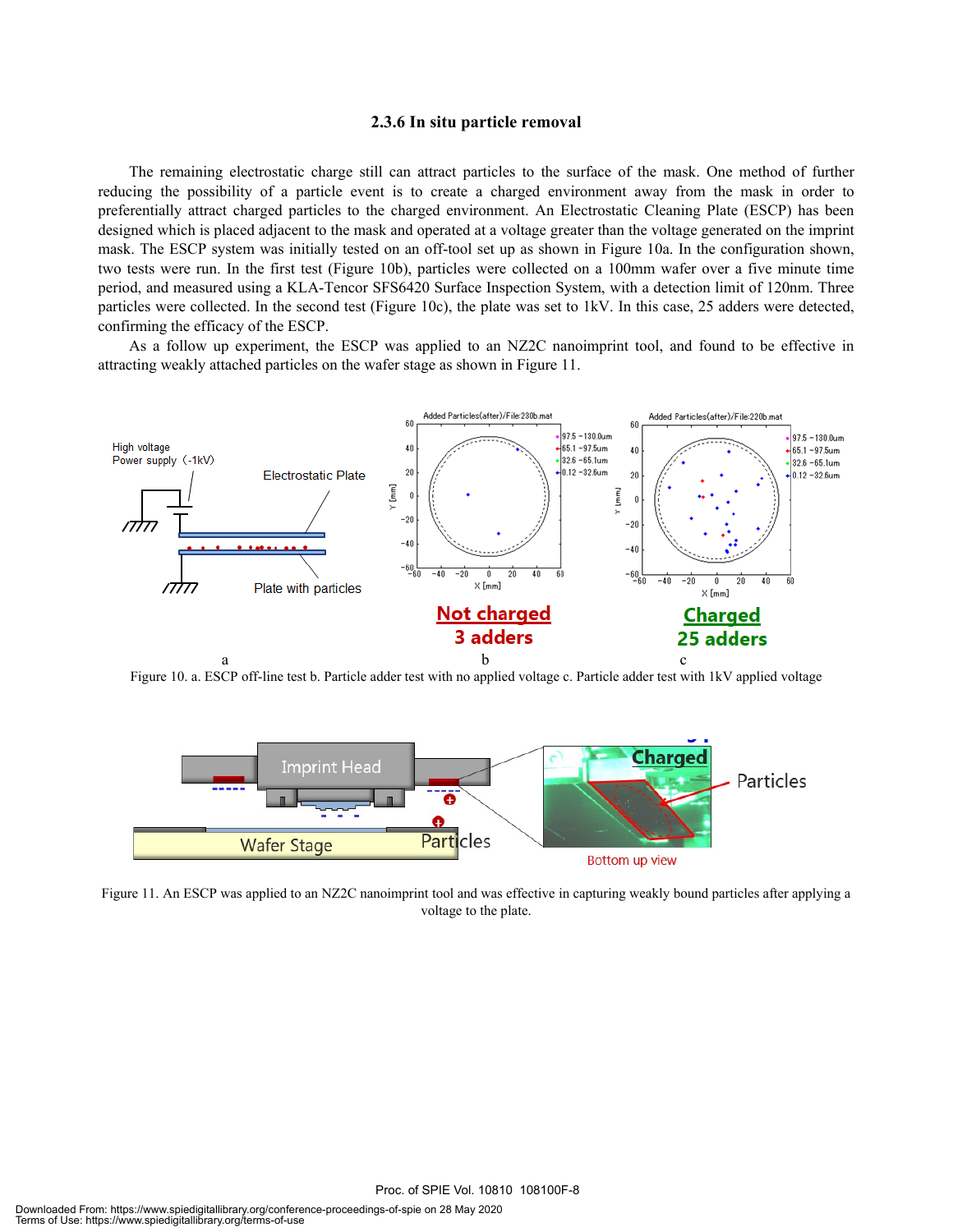#### **2.3.7 Mask Life Status**

Particle reduction has been improved steadily. Over the last year, the inclusion of the ESCP, in addition to improvements in surface treatments and supply gas filtering has reduced particle adders to 0.0005 pcs/wafer, or 1 particle every 2000 wafers.

The correlation between particle adder reduction and mask life is apparent, as shown in Figure 12, which plots mask life as a function of year. Using the various methods described in this paper, a mask life of 125 lots (>3100 wafers) has been demonstrated.



Figure 12. Mask life as a function of year. By applying a variety of particle reduction methods, a mask life of 125 lots has been demonstrated.

#### **2.3.8 Solutions for Mask Life Extension**

Extended mask life reduces cost of ownership. Therefore additional methods are being investigated as means of extending mask life beyond 150 lots. Figure 13 depicts a simple schematic of an imprint tool equipped with both a wafer particle checker (WPC) and an on-tool mask cleaning unit.



Figure 13. Schematic of an imprint tool equipped with both a wafer particle checker and an on-tool mask cleaning unit.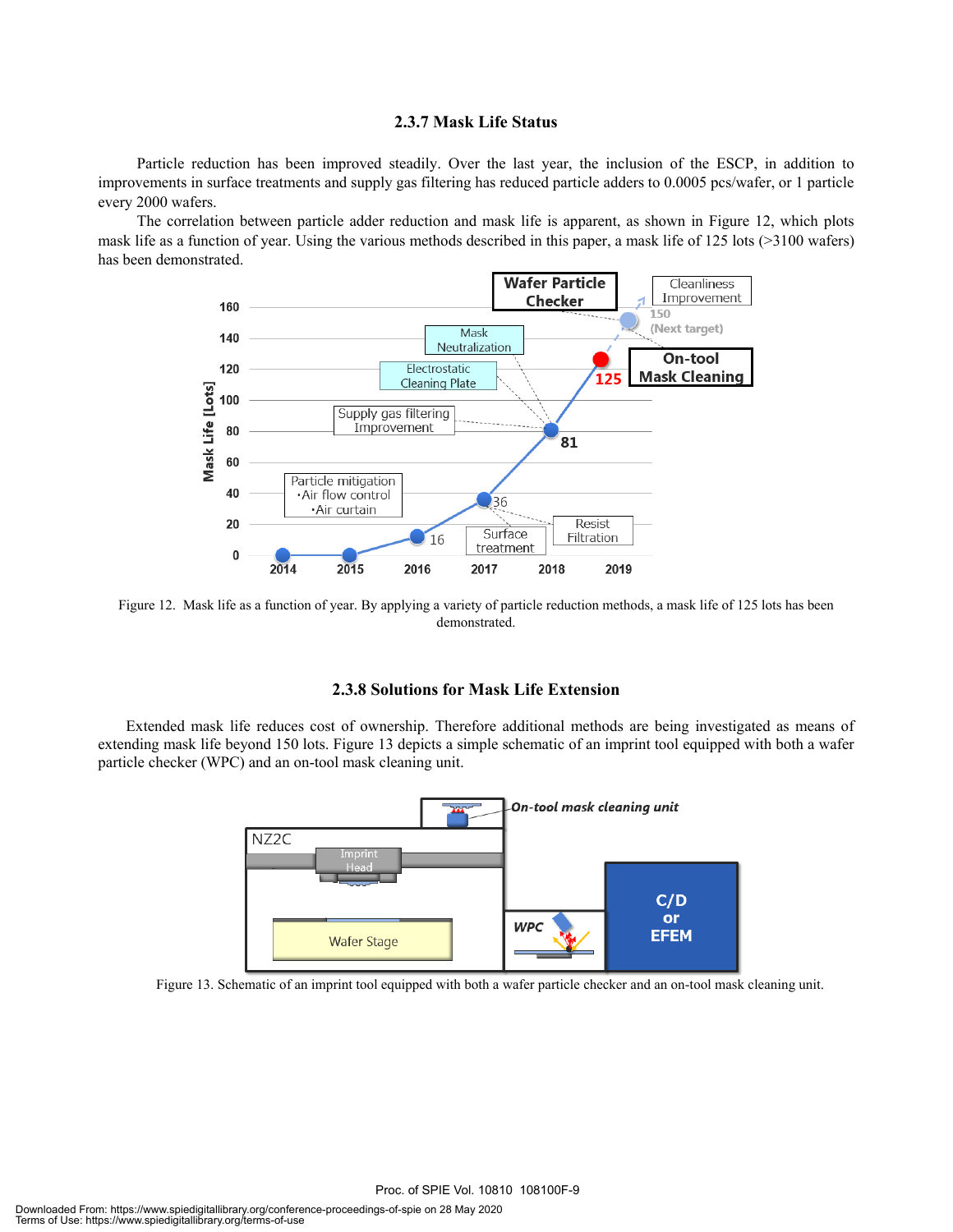Development has already started on the WPC as a means for screening wafers before they enter a nanoimprint station. The system is a compact scattered light detection system with nominal resolution of about 100nm on bare wafers and 300nm on patterned wafers. With an inspection time of 18 only seconds, the takt time of the WPC is 96 wafers per hour, consistent with the throughput of the NIL wafer tool.

An on-tool mask cleaning is also being developed. The system uses dry clean technology and scans the mask surface, removing any residual resist on the mask, thereby eliminating a mechanism for potential mask damage. Initial studies confirm that the system's ability to remove resist is comparable to off-line tolls currently used.

### **3. Mask Replication**

 In 2017, the new FPA-1100NR2 mask replication tool, which meets the target for the 1Z nm generation of devices, was shipped to a customer site. Target specifications are as follows. Throughput is 4 mask per hour, CD uniformity is 0.8 nm, Image placement is 1.0 nm, the particle adder spec is 0.002 pieces per mask.

To optimize image placement accuracy, we improved the accuracy of the pneumatics controls, chuck flatness, tilt control of the Master and Replica plate, and also optimized the imprint sequence. The pneumatic controls influence mask flatness during the mask replication process. We estimate that pressure accuracy needs to be around 10Pa for robust IP control. In addition, the dynamic range at high speed needs around 50kPa.<sup>19</sup>

We have been able to realize both of these conditions simultaneously with our high performance pneumatics, and the results are shown in Figure 14. The IP accuracy (after removing correctables) on the FPA-1100NR2 is 0.8nm in X, 1.0nm in Y.

The mask replication process also requires good control of the critical features. Residual layer thickness (or RLT) plays a role in CDU, since variations in RLT can impact CDU after pattern transfer. As a result, we have worked to minimize RLT variation. Currently we can achieve with an RLT uniformity of 3.3nm. From a simple geometrical estimation, the impact on CDU on a replica mask after etching is 0.6 nm, and this value meets the 0.80nm specification. A map of the residual layer thickness uniformity across the 26 x 33mm field of an imprinted replica mask is shown in Figure 15.



Figure 14. IP accuracy (after removing correctables). Figure 15. RLT variation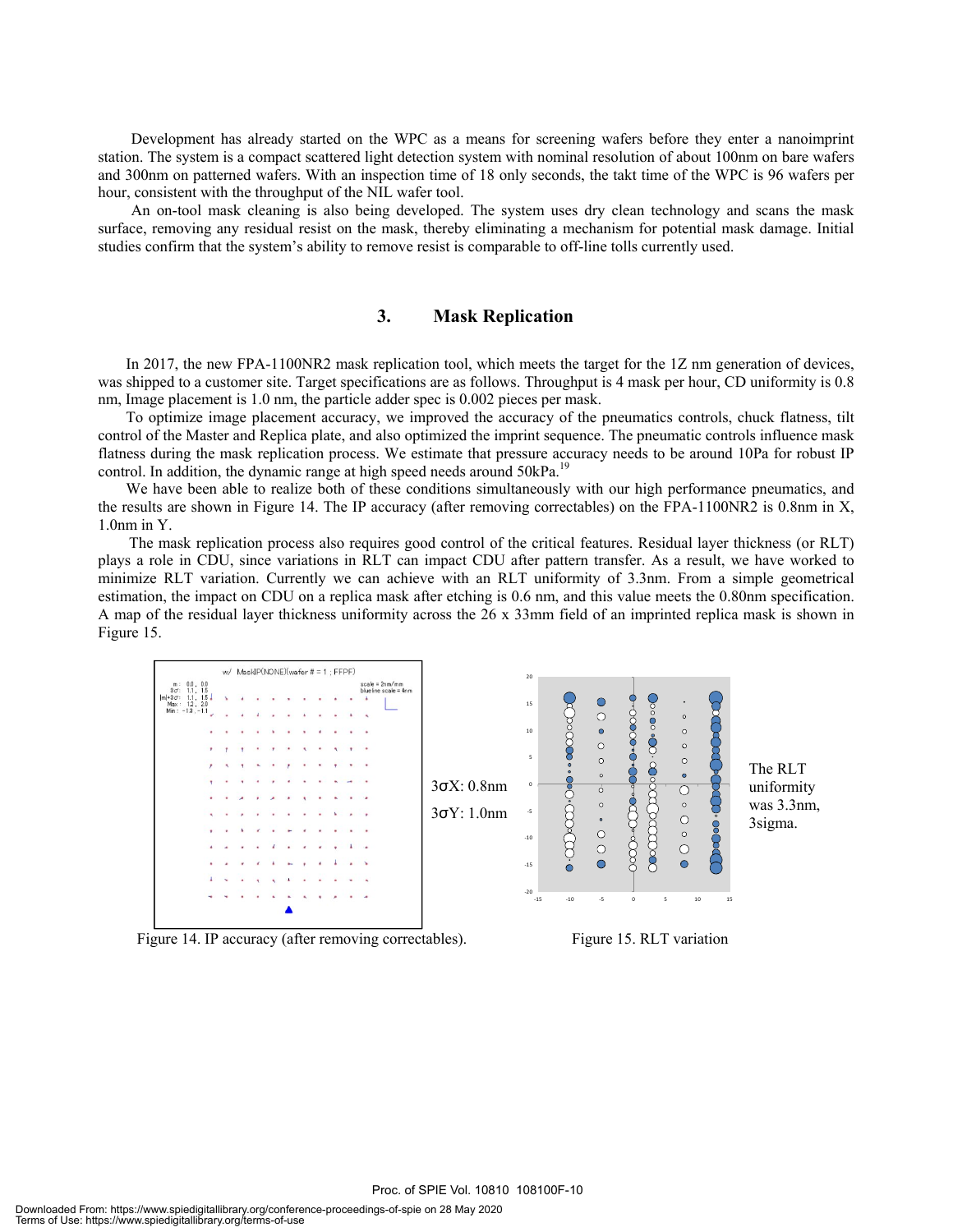# **4. CONCLUSIONS**

 Great progress has been made in the field of NIL over the last four years. In this paper, to meet CoO requirements and to address yield issues, the progress on overlay, throughput, and particle was shown. 90 wafers per hour on a fourstation cluster tool was achieved by applying a multi-field dispense (MFD) method in which resist is jetted onto several fields in order to decrease the overhead resulting from a sequential dispense and imprint process flow.

 Refinement of the HODC system has enabled correction of higher order terms up to K30. The system was applied for both mix and match and single machine overlay tests. A mix and match overlay of 3.4 nm has been demonstrated and SMO across the wafer was 2.1nm.

A key factor for the insertion of nanoimprint lithography in a high volume manufacturing facility is mask life, which is influenced, in part, by the cleanliness of the nanoimprint tool. The continued reduction of particle adders extends both the life of the master mask and the replica mask. In this work, methods including optimize cleaning and polishing, in-situ particle removal and mask neutralization were discussed in detail. As a result of these methods, along with already developed techniques, particle counts on a wafer were reduced to only 0.0005 pieces per wafer path or a single particle over 2000 wafers, with a next target of 0.0001 pieces per wafer path. Particle adder reduction correlates directly with mask life, and a mask life of 125 lots (about 3100 wafers) was demonstrated. New methods are now under development to further extend mask and reduce cost of ownership. In this work on-tool wafer inspection and mask cleaning methods were introduced.

 A new mask replication tool, the FPA-1100NR2 was also introduced and the means for improving the residual IP error in the tool to  $\sim 1$  nm was presented. The combination of critical feature resolution and better IP will be used to address advanced devices with half pitch dimensions less than 15nm for the memory markets.

#### **ACKNOWLEDGEMENTS**

The authors would like to thank their colleagues in the support of this work.

#### **REFERENCES**

- [1] S. Y. Chou, P. R. Kraus, P. J. Renstrom, "Nanoimprint Lithography", J. Vac. Sci. Technol. B, 14(6), 4129 -4133 (1996).
- [2] T. K. Widden, D. K. Ferry, M. N. Kozicki, E. Kim, A. Kumar, J. Wilbur, G. M. Whitesides, Nanotechnology, 7, 447 – 451 (1996).
- [3] M. Hatano, K. Kobayashi, H. Kashiwagi, H. Tokue, T. Kono, T. Nakasugi, E. H. Choi, W. Jung, Proc. SPIE. 9777, Alternative Lithographic Technologies VIII, 97770B. (March 22, 2016).
- [4] M. Colburn, S. Johnson, M. Stewart, S. Damle, T. Bailey, B. Choi, M. Wedlake, T. Michaelson, S. V. Sreenivasan, J. Ekerdt, and C. G. Willson, Proc. SPIE, Emerging Lithographic Technologies III, 379 (1999).
- [5] M. Colburn, T. Bailey, B. J. Choi, J. G. Ekerdt, S. V. Sreenivasan, Solid State Technology, 67, (June 2001).
- [6] T. C. Bailey, D. J. Resnick, D. Mancini, K. J. Nordquist, W. J. Dauksher, E. Ainley, A. Talin, K. Gehoski, J. H. Baker, B. J. Choi, S. Johnson, M. Colburn, S. V. Sreenivasan, J. G. Ekerdt, and C. G. Willson, Microelectronic Engineering 61-62 461-467 (2002).
- [7] S.V. Sreenivasan, P. Schumaker, B. Mokaberi-Nezhad, J. Choi, J. Perez, V. Truskett, F. Xu, X, Lu, presented at the SPIE Advanced Lithography Symposium, Conference 7271 (2009).
- [8] K. Selenidis, J. Maltabes, I. McMackin, J. Perez, W. Martin, D. J. Resnick, S.V. Sreenivasan, Proc. SPIE Vol. 6730, 67300F-1, (2007).